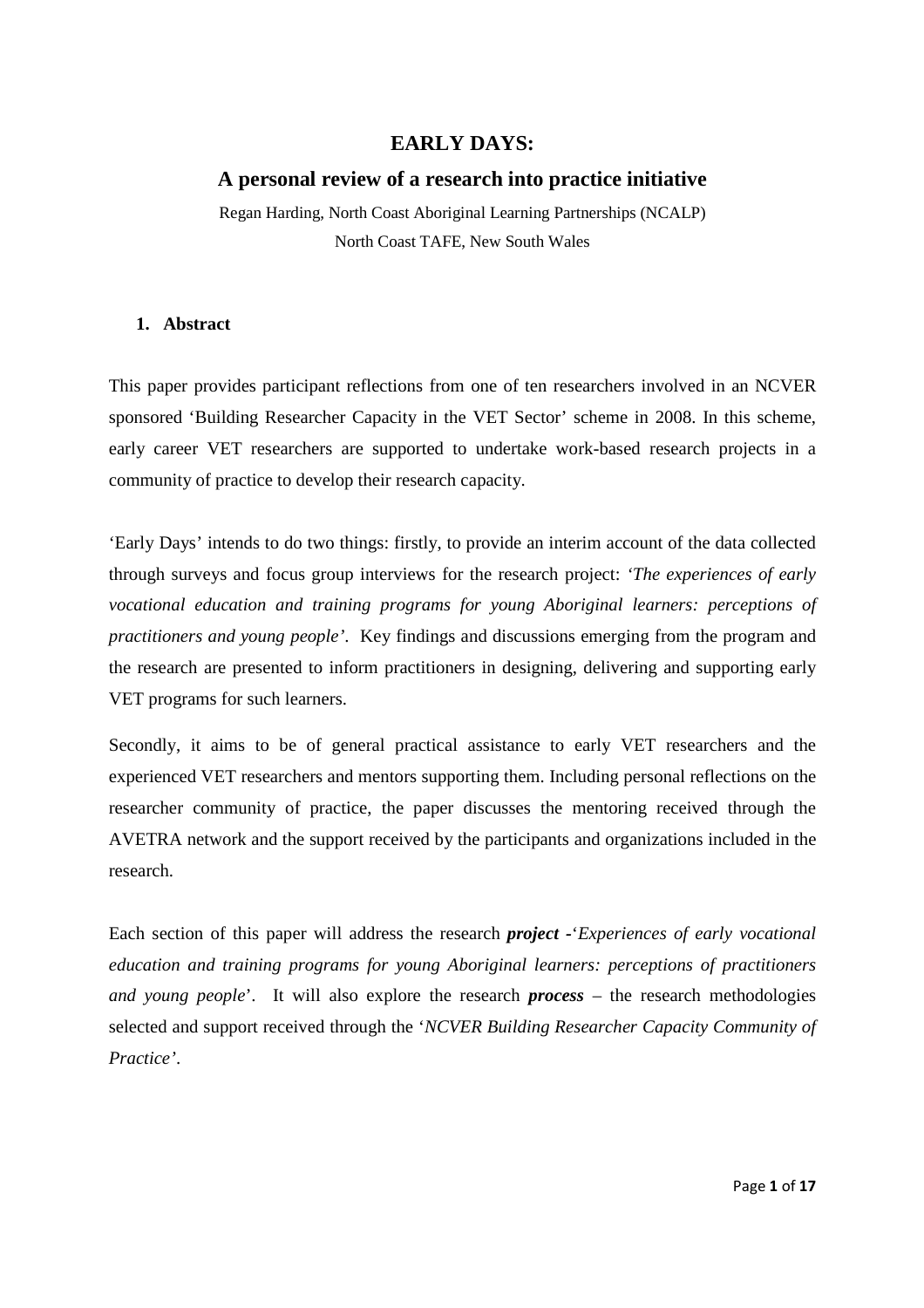#### **2. Introduction**

The research project '*Experiences of early vocational education and training programs for young Aboriginal learners: perceptions of practitioners and young people*' is based upon the V Tracks program implemented by North Coast Aboriginal Learning Partnerships (NCALP) North Coast (NC) TAFE in 2008. V Tracks is an early intervention learning program for young Aboriginal high school students on the North Coast of New South Wales which concentrates on strategic and collaborative partnerships between TAFE and schools to increase the retention and engagement of these learners in education, employment and training. This is because it is young Aboriginal students who experience disproportionately low rates of high school completion (less than half that achieved by non-Aboriginal students) and associated workplace and social disadvantage (NSW Government, 2008, p. 9).

The need for collaboration and early intervention is made more critical by the demographics of the North Coast of New South Wales where on average, around 8 per cent of all people are Aboriginal. Unlike wider regional areas, this population is dramatically skewed towards youth with between 40 and 50 per cent of all Aboriginal people on the North Coast between 5 and 24 years of age (ABS, 2007).

A key strategy for delivering on the objectives of increased high school completions and improved pathways to education, employment and training is increasing the availability of Vocational Education and Training (VET) to Stage 5 school students. Through a focus on TAFE taster programs and school-based vocational learning in the earlier years of secondary schooling, V Tracks seeks to provide young Aboriginal learners with opportunities to taste, think about, choose and plan school and vocational pathways whilst exploring individual, workplace, educational and Indigenous cultural values.

In 2008, nine V Tracks programs were delivered across 40 North Coast schools and 14 TAFE campuses. Whilst each program was custom-designed at a local school cluster level - according to students' interests, existing school programs and identified skills shortage areas, they all followed a uniform three-stage progression. First, an Open 'Expo' Day at the TAFE campuses where students were: Welcomed to Country by invited Elders, parents and community members; shown the vocational learning opportunities available to them at TAFE; introduced to the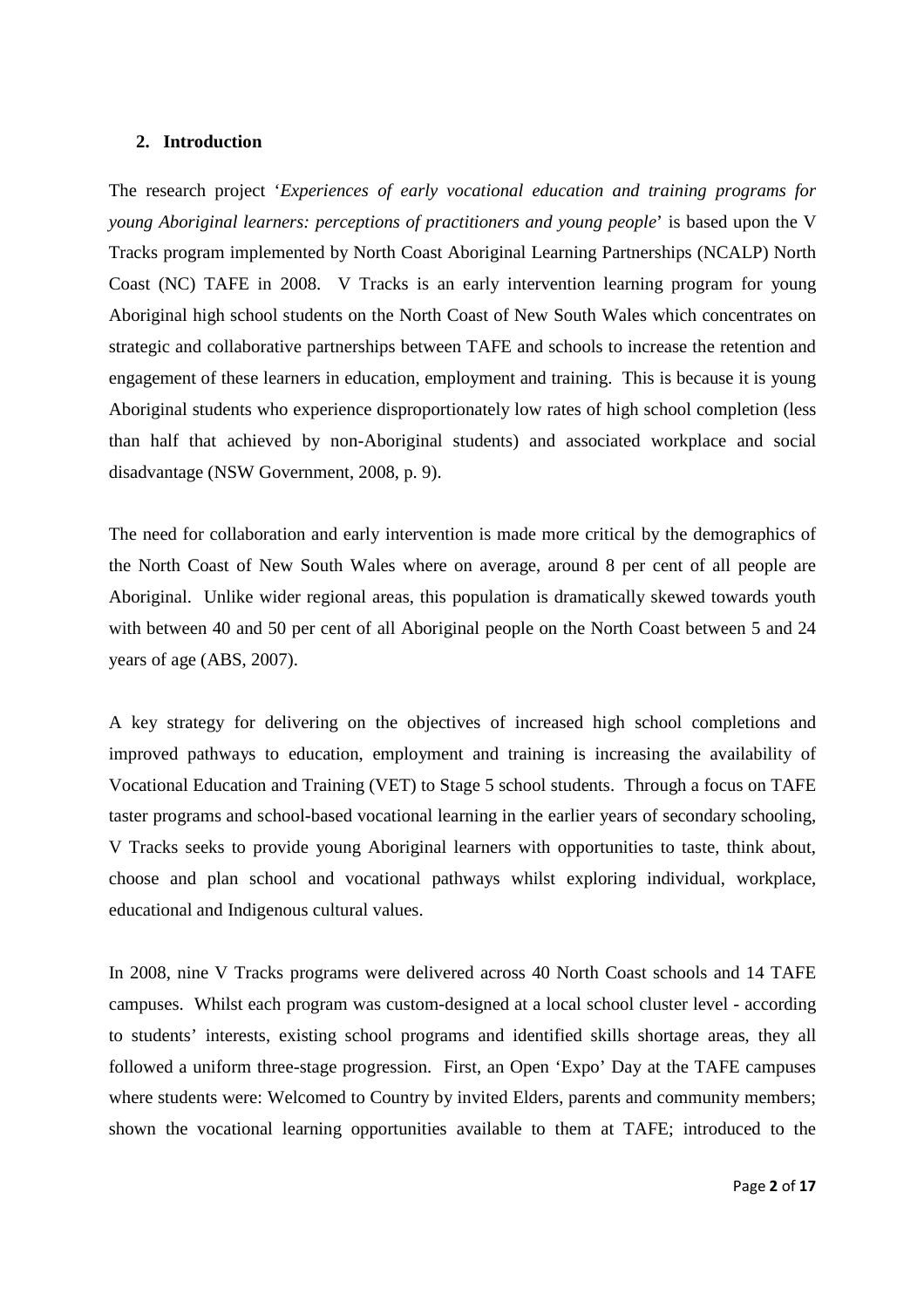NCALP Aboriginal Student Support Officers, teaching and administration staff; and encouraged to participate in motivational sessions, dances or ceremonies with local and cultural role models.

The second stage invited students to enroll in two workshops in two different industry areas. These workshop days targeted primarily Years 8, 9 and 10 students and in most cases saw the students completing short projects. Thirdly, sustained programs in one or two industry areas were offered to the students at higher risk of early school-leaving – predominantly those in Years 9 and 10. For example, a group might have participated in four weeks of Metals and Engineering before moving into four weeks of Electro technology, however the variations in industry areas and program structures across the region were very diverse.

Because relatively little is known about the experiences of earlier VET programs for Aboriginal learners, it was essential to critically evaluate V Tracks through a systematic review with the students, school and TAFE staff involved in the program's pilot year. This would allow NC TAFE and NCALP to use evidence to develop better practice in working with young Aboriginal learners and school partners. The NCVER Building Researcher Capacity scheme therefore presented an opportunity to undertake this work-based research and also align to the purpose and values of the NC TAFE Charter. Specifically engagement in the work-based research project aligned to the institute's strategic improvement areas of: re-positioning Aboriginal education and training to strengthen cultural, social and economic sustainability in Aboriginal communities; systematically listening to learners and communities needs and adapting programs to meet these; building a culture of collaboration; and supporting and developing creativity and talents as highperforming adaptable VET practitioners.

In summary, the foundations for the research project were laid through retention and engagement of young Aboriginal learners in education, employment and training being key priority areas for governments, the North Coast region and NC TAFE. The NCVER Building Researcher Capacity scheme provided a transparent framework to complete the work-based research project with recognition and support from the organizations participating and also the network of experienced VET researchers and mentors.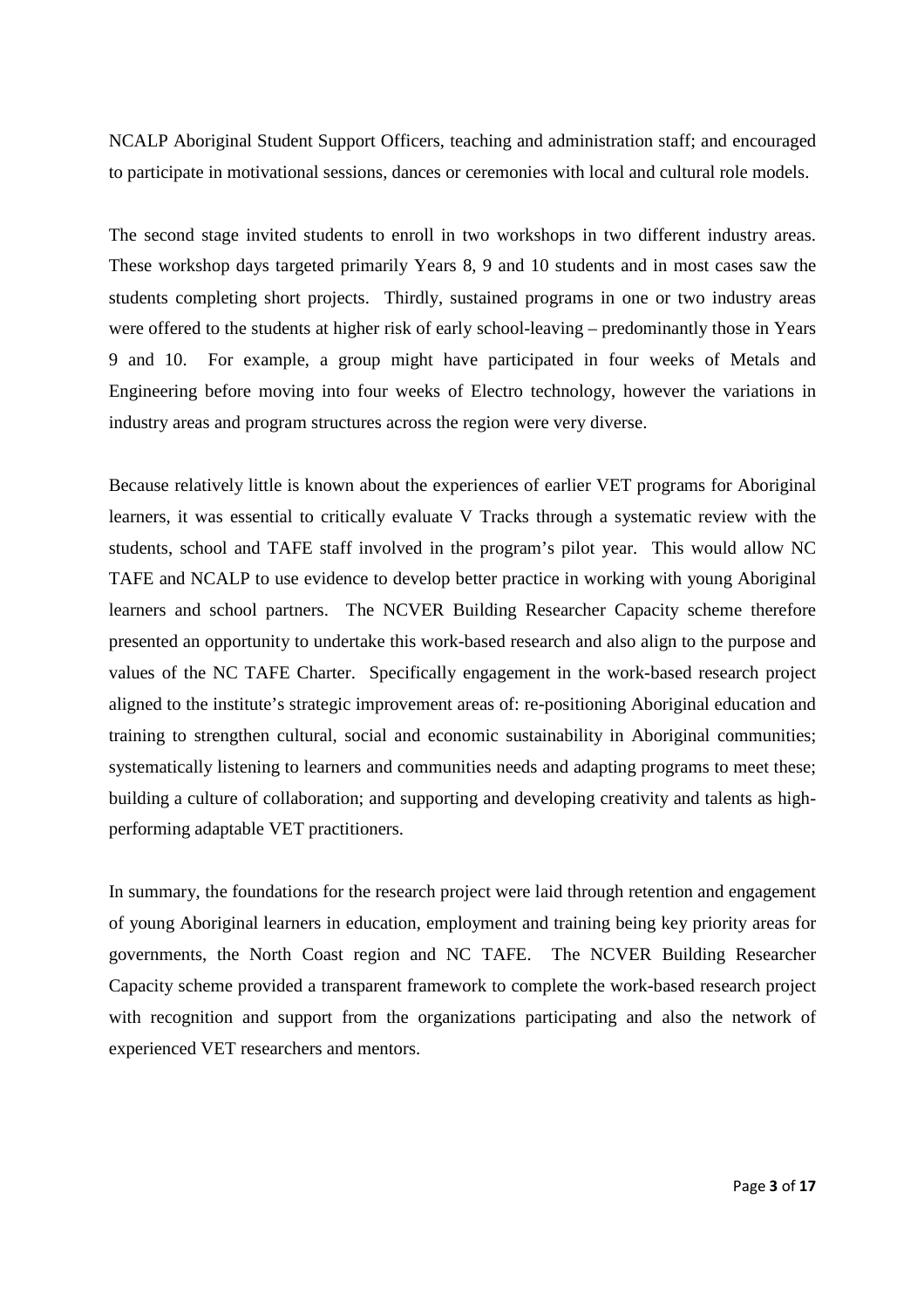#### **3. Literature Review**

The Exploring Multiple Pathways for Indigenous Students: Discussion Paper (2001) released by the MCEETYA Taskforce on Indigenous Education reveals that increasing high school completion rates and education, employment and training pathways for young Aboriginal learners have been key priority and policy areas for many Australian governments and education systems for some time. It also reveals that a significant response to such goals and policy objectives has been expansion of Vocational Education and Training (VET) programs for young people, including VET in Schools (VETiS) and TAFE-Based VET (TVET) programs, herein collectively referred to as school VET programs.

Most formal school VET programs over the last decade have however, been aimed at Senior (Years 11 and 12) students and therefore mostly been evaluated in relation to, or by, Senior School students. This historic lack of provision of earlier VET programs in schools is naturally accompanied by gaps in existing literature on the experiences of younger students engaged in earlier school VET programs, and in particular, the experiences of younger Aboriginal students and the school and TAFE staff teaching and supporting them.

Vickers (2005) for example, emphasises the need for early school leaving and school to work disengagement to be tackled earlier and more collaboratively - revealing that young people who leave school early have often made that decision early in their high-school careers. Students who stated (in Year 9 or earlier) that they would not be in Year 12 were 'seven times more likely to leave before completing school than were students with higher aspirations' (Vickers, 2005, p 121). Anlezark, Karmel and Ong (2006) join Vickers in questioning whether VET programs should therefore be re-focused on Year 10 students, given that many early school leavers do not get to Year 11.

Vickers also finds three major themes which emerge in young peoples' motivations for wanting to leave school early. The first group of reasons relates to work, or perceptions of school as making little or no difference to employment prospects; the second are school-related, for example not liking school or teachers, or failing to find school a happy and satisfying place to be; the third relate to unmet survival needs, including personal and family-related factors. It is the second set of reasons and corresponding examination of curriculum and program issues that is most relevant to this research, along with the observation that up to 15 per cent of early school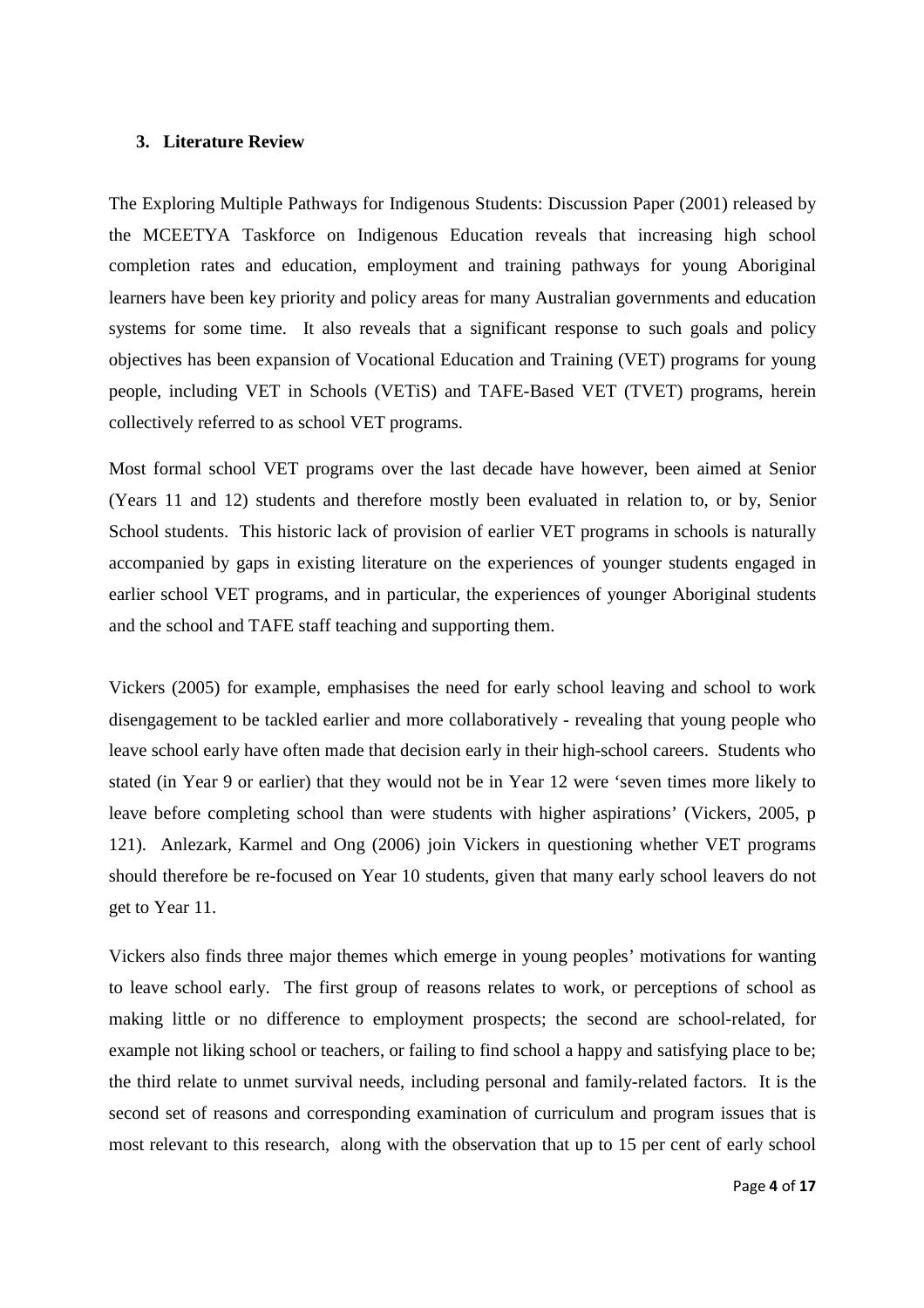leavers do so because school either does not offer the course they want, or offers courses of little relevance or interest to them: 'a lack of curriculum choice in the lower secondary school leads some students to lose heart, believing that high school will not offer them the job training they want in order to prepare them for work' (Vickers, 2005, p 122). This draws on the research conducted by Pitman and Herschel and their corresponding examination of curriculum and program issues in schools.

Pitman and Herschel's (2002) research found that many young students were unaware that the senior curriculum included accredited vocational studies (VET) and that these students might remain in school if they could study 'something relevant'. This corresponds to the *Destination and Satisfaction Survey of 2004 HSC VET students in New South Wales* where 60% of HSC VET students reported that VET played a key role in keeping them at school, a figure rising to 70% for students with the lowest Year 10 achievement profiles - those most at risk of early leaving (Polesel et al, 2005). Whilst this has led to some states introducing VET programs and 'taster' courses in Years 9 and 10 of school, again there is little reflection and feedback for practitioners and policy makers in developing, continuing and supporting earlier VET programs, and those for Aboriginal learners in particular.

Helme and Hill (2004) draw from the *Young Visions Survey* and *Hands on the Future*, both national studies of Indigenous students' experiences of VETiS, to identify four key roles of VET for Indigenous students: improving engagement with school and curriculum; broadening pathway options; providing workplace experience; and providing a pathway to employment. They cite several studies which have explored the capacity of VETiS to improve schooling and post-schooling options for Indigenous students however once again, these studies are restricted mostly to experiences of VET for senior school students, and also VETiS, as distinct from TAFE delivered VET (TVET).

In summary, it is understood that decisions to leave school early often occur in Years 8 and 9 and that VET plays a significant role in retaining young people, otherwise at risk of dropping out, at school. What we know less about are the experiences of *early* vocational education and training programs for *younger* Aboriginal learners - the perceptions of both young people and practitioners.

The NCVER Building Researcher Capacity scheme, and associated community of practice, therefore presented an opportunity to work towards bridging this information and evidence gap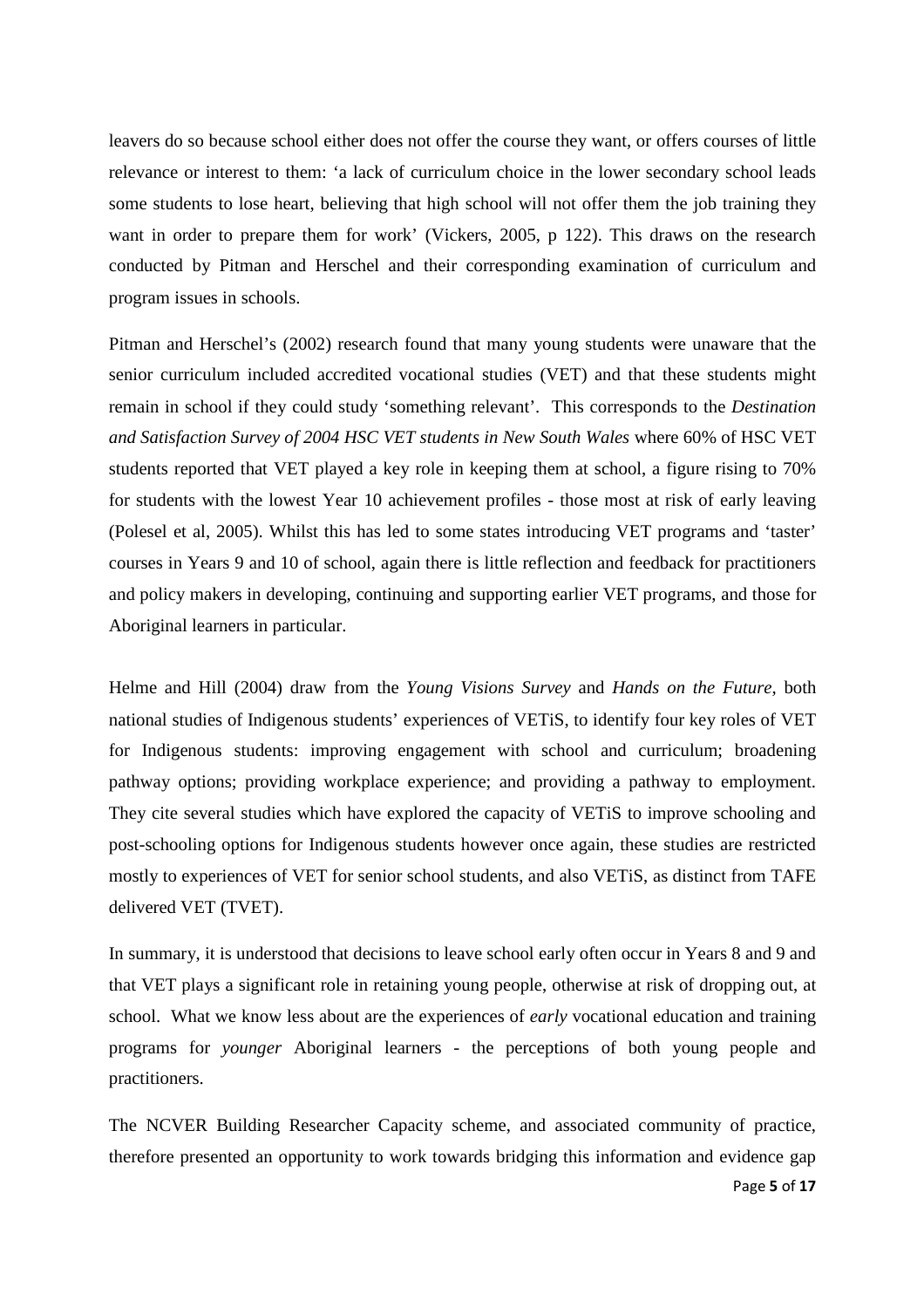through a V Tracks-based research project. Wenger (2009), who originally applied the concept of communities of practice, believes that communities of practice create direct links between learning and performance and enable practitioners to take collective responsibility for managing the knowledge they need. Formed by people who engage in a process of collective learning in a shared domain of human endeavour, Wenger describes three essential factors for successful communities of practice. Firstly, the *domain* defines the key issues and area of shared enquiry in this case building researcher capacity in the VET sector and contributing to bodies of VET research. The second factor is the *community* – the relationships and sense of belonging amongst members – in this scheme, the scholarship recipients meeting to discuss and share knowledge. Thirdly, the *practice* refers to the body of knowledge, methods, stories, tools and documents created by the community – not only the final papers for NCVER publication and wider VET application, but also the knowledge base created about VET research and the experiences of new researchers in particular.

#### **4. Research method**

The community of practice, facilitated by Victoria University through the Centre for Vocational and Workbased Education Research initially met for a two day workshop at the University. During this time, experienced researchers worked with the participants to map a relational framework for the community of practice, including strategies for how the participants might work and communicate with each other, key ideas and issues around research methodologies and resources, design of research ideas and proposals, and NCVER requirements for review and publication of the final papers. The AVETRA Network also provided mentoring guidelines, draft mentoring contracts and a register of senior researchers who had volunteered to be part of the network supporting the community of practice participants. The new researchers identified mentors within their relevant fields, with whom they would be matched through AVETRA.

The relationship with the mentor, Associate Professor Barry Golding, was established early in this research project and strengthened through a face to face meeting together with the Director of NCALP, with whom Professor Golding had collaborated in the past. How the V Tracks program and the research sat within NCALP's and North Coast TAFE's priorities was discussed as were overviews of competing priorities, workloads and commitments throughout the year, and what these meant for the research project and the mentoring relationship.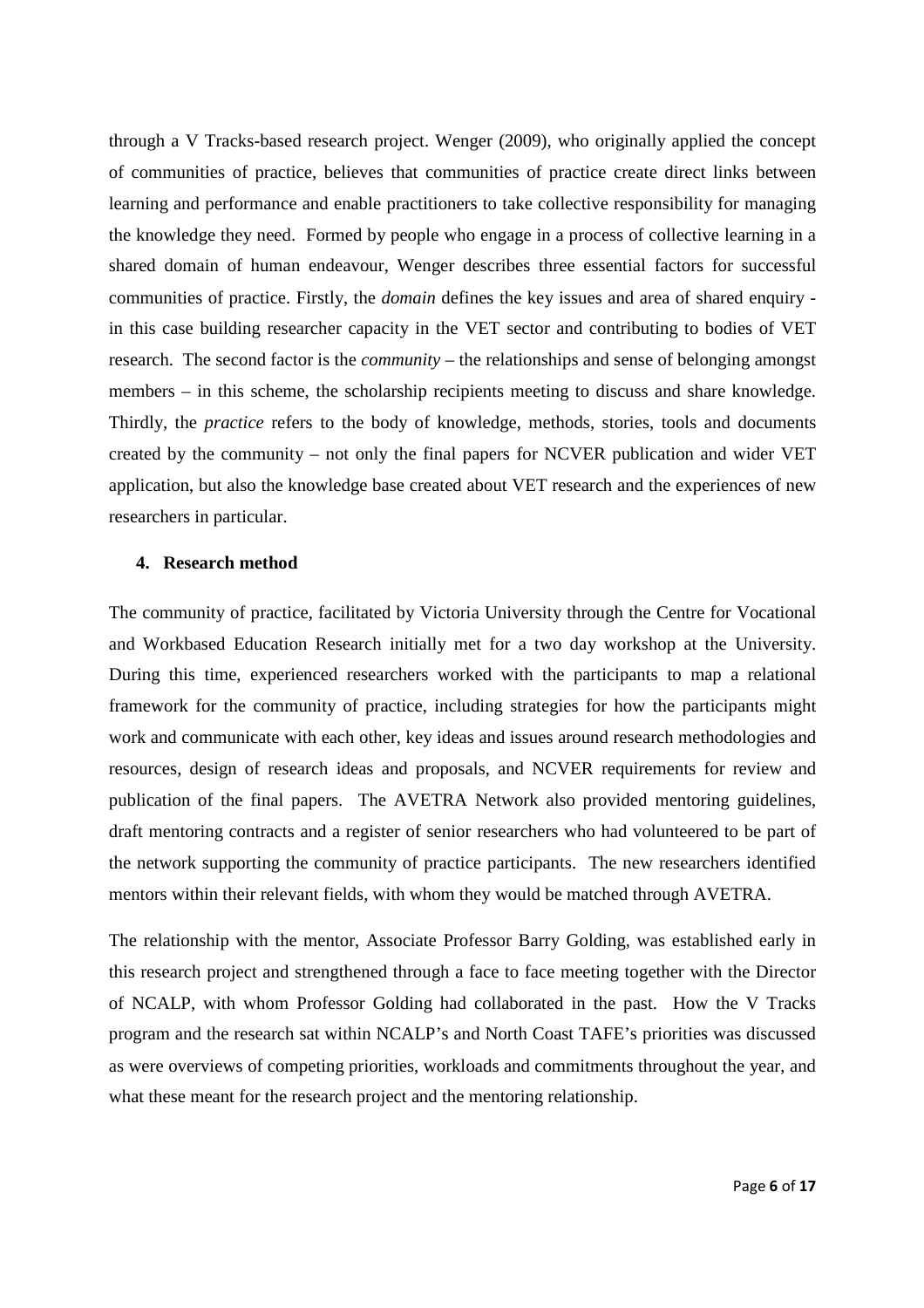Before commencing the research, written authorization was obtained from the Schools' Regional Aboriginal Programs Team Leader and the Director of North Coast TAFE, in accordance with the State Education Research Approval Process (SERAP) NSW Department of Education and Training (DET). Plain language statements describing the purpose, procedures, benefits, risks, ethical guidelines and voluntary nature of the research were returned with written consent from the School and TAFE research participants. Conducting research with learners under the age of 18 and with Aboriginal learners is complex, however the anonymity of the research meant that providing approval had been received from the school sector, and endorsement received from the Regional Aboriginal Education Consultative Group, the research was supported.

Two methodologies were selected for the research project and applied across five of the nine V Tracks Programs. Firstly, a 33 question survey was completed by 80 V Tracks students, from Years 8 to 10. Secondly, small (4 to 5 member) focus group interviews were conducted with 25 students, 24 school staff and 22 TAFE staff. The school staff included Principals, Careers Advisers, VET Coordinators, Aboriginal Education Officers (AEOs) and Workers (AEWs); the TAFE staff included V Tracks teachers, Head Teachers, VET coordinators and Aboriginal Student Support Officers (ASSOs) – all of whom had significant involvement in the design, delivery and support of the V Tracks programs. The survey and focus group questions related to V Tracks and: future pathways; attitudes to school; the structure of the V Tracks program; student support; the TAFE learning environment; and notions of self efficacy.

#### **5. Findings and Discussions**

Many positive outcomes of the V Tracks program were described by the students, school staff and TAFE staff included in the research. An overview of these is provide below, together with perceptions related to challenges of the programs and strategies for meeting these.

### *(i) V Tracks and future pathways*

Students agreed that V Tracks had:

- Provided greater insight into future study options at school 74%
- Provided greater insight into future study options at TAFE 79%
- Provided greater insight into future career and job options 84%
- Taught them more about the skills needed for work 84%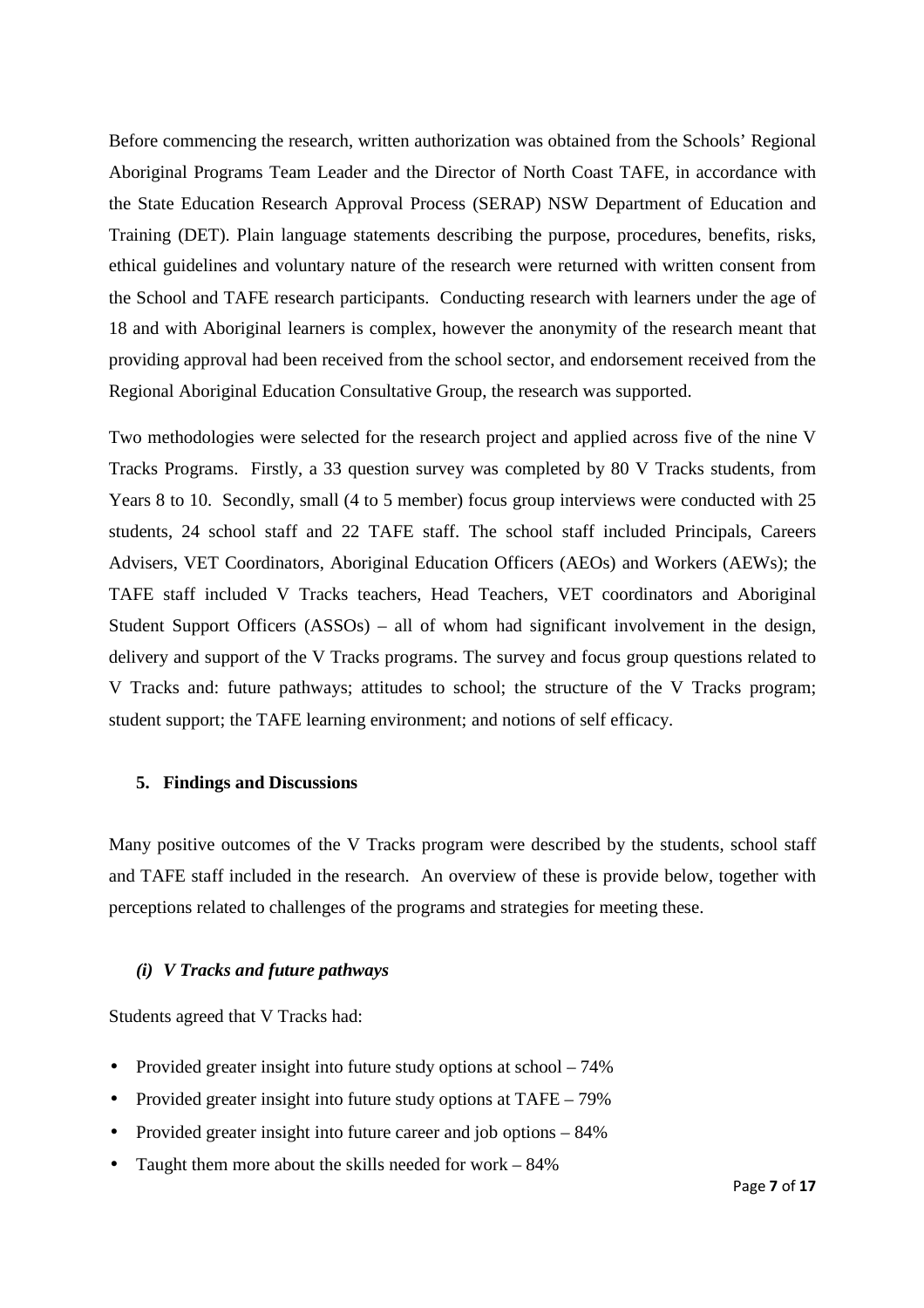- Given them confidence in thinking they could do part time or full time work 69% and
- Helped them see a link between learning at School or TAFE and the world of work 74%

*'For the undecided it definitely helped…there were two girls who decided that they wanted to stay at school…they had a realization of the steps needed to get where they wanted to go' (School Careers Adviser).* 

*'There's a big difference between hearing about options and seeing options' (School AEO.)* 

*'Its helped me talk with them more about work experience, subject selections and all sorts of things' (School Careers Adviser).*

However, only 38% of students said they had more information about TVET in Years 11 and 12, and 49% described more awareness about School-Based Apprenticeships and Traineeships (SBAT). These uncertainties regarding TVET and SBAT opportunities in senior school were reiterated during the focus groups:

*'Is that what TVET means?..... Like when you go to TAFE one day a week and school the other days…. Yeah I know what you mean now' (V Tracks student).* 

*'I found it really important to be mapping the pathways, including TVET and apprenticeships and jobs… all the time…. Its language they haven't even heard of and therefore aren't familiar with yet' (TAFE teacher).* 

*'Some staff had really outdated views on what we offer through TAFE and TVET…. Crosssectoral visits between school and TAFE staff would be great to update professional currency' (TAFE teacher).* 

A recommendation might be that early intervention programs such as V Tracks need to be explicit and consistent in identifying and discussing multiple pathways with students, making little assumption about the level of student or staff awareness regarding opportunities. An outcome from this research for example, has been the design of school and TAFE teacher delivery and implementation guides for V Tracks.

## *(ii) V Tracks and attitudes to school*

Many students agreed that V Tracks had: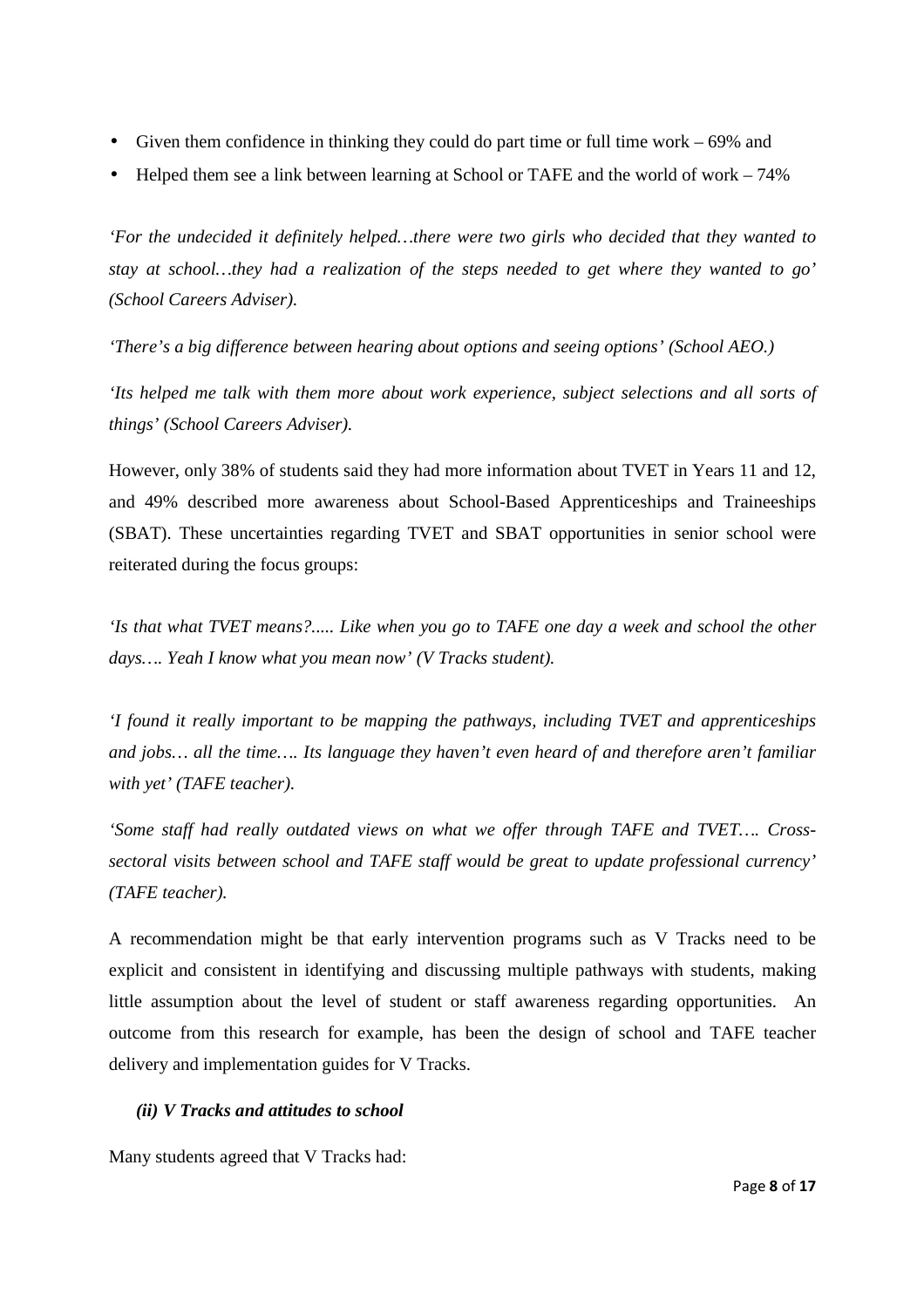- Encouraged them to stay longer at school (eg to complete the High School Certificate) 73%
- Encouraged them to attend school more 64%

*'So many of them came back into school the next day, so proud of what they'd done. It was an incentive to be good – so there were big improvements in behavior and attitude' (School AEO).* 

*'It's like they'd had a realization and seen a bigger picture – that there's something more, instead of us just going 'you've got to be at school…you've got to be at school….you've got to be at school' (School Coordinator).* 

*'There were other students in the school who hadn't originally been selected because of conduct issues. When they saw and heard what they were missing out on, they envied the V Tracks students…Then they picked themselves up and improved their behavior and attendance at school so that they could be in the program too' (School AEO).* 

*'Some students started to pay more attention in particular subjects, for example maths, because the TAFE teacher said how important it was to be able to do measurements and calculations' (School Coordinator.)* 

*'It's like a light was switched on, or they could see a light at the end of the tunnel' (School VET Coordinator).* 

## *(iii) Structure of the V Tracks program*

Consistent across all three groups was the belief that programs like V Tracks need to:

Target students most at risk of early school leaving '*and not just Koori kids because they're Koori' (School Careers Adviser).* School staff for example, recognized that clear guidelines for student selection would ensure that V Tracks programs specifically targeted young people who would benefit the most from the program, and not those students already on a clear academic pathway, a perspective with which students also agreed:

*'I knew already that I wanted to finish high school and go to university, so I didn't want to miss out on school….. but for kids who don't know what they want to do yet, its great' (V Tracks student)*.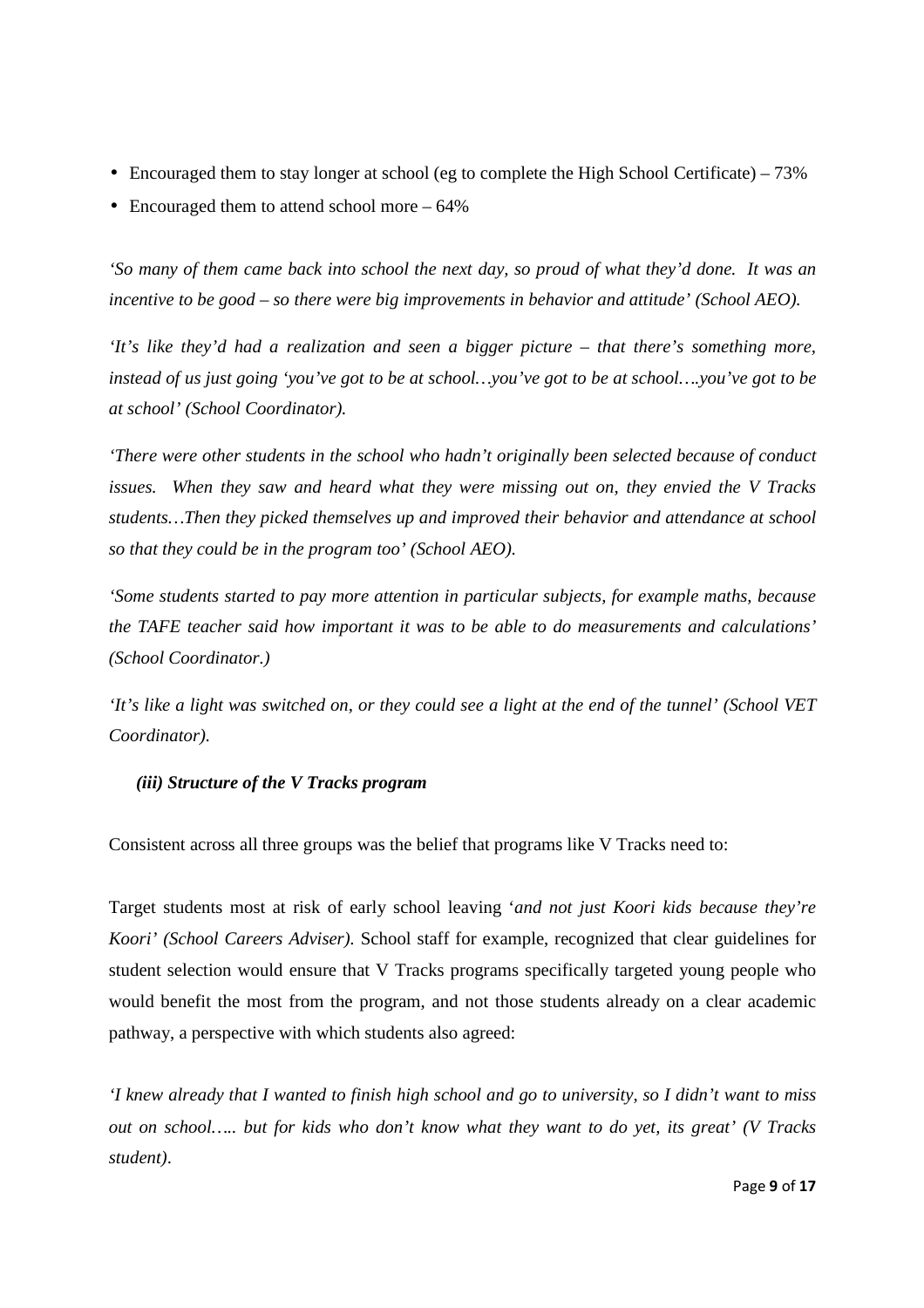Target primarily Year 9 students for all program stages, with: Year 10 students included in earlyyear V Tracks activity before a focus on the School Certificate and Year 11 subject selection; Years 7 and 8 students supported in making a smooth transition into high school and understanding the importance of school.

*'Younger kids wanted to know why they couldn't do it yet, but they need to get a taste of school first'*…*'Going from primary to high school is hard enough' (V Tracks students).* All three groups however, strongly supported the idea of making opportunities *visible* to all junior years, not only through the Open Days but also through sharing and role modeling back at the school between older students and younger students*. 'The V Tracks students became leaders back at the school…they had an increased profile in the school yard' (School Coordinator).*

Include meaningful learning, key competencies and assessments relevant to further study and 'real world' work skills.

*'Students should have opportunities to include their V Tracks outcomes in school portfolios, or in authentic assessments they need to complete in key learning areas' (School Careers Adviser).* 

*'Why can't V Tracks be a content-endorsed course or elective – counting towards the School Certificate?' (School VET Coordinator)* 

*'It's not just about going to TAFE and having heaps of fun… what are the skills you'll learn for future education and the world of work? We don't want to set them up for a fall and we don't want to romanticize what they can do… so they turn up a year later for TVET and it's all a lot harder' (TAFE teacher).* 

Emphasize the value of *'practical, project-based, hands-on and real learning' –*  recommendations repeated in all focus groups*. 'It was fun and interesting doing real things instead of just learning for the sake of it' (V Tracks student).* 

*'It was good to finish something instead of going from one thing to another without finishing things' (V Tracks student).*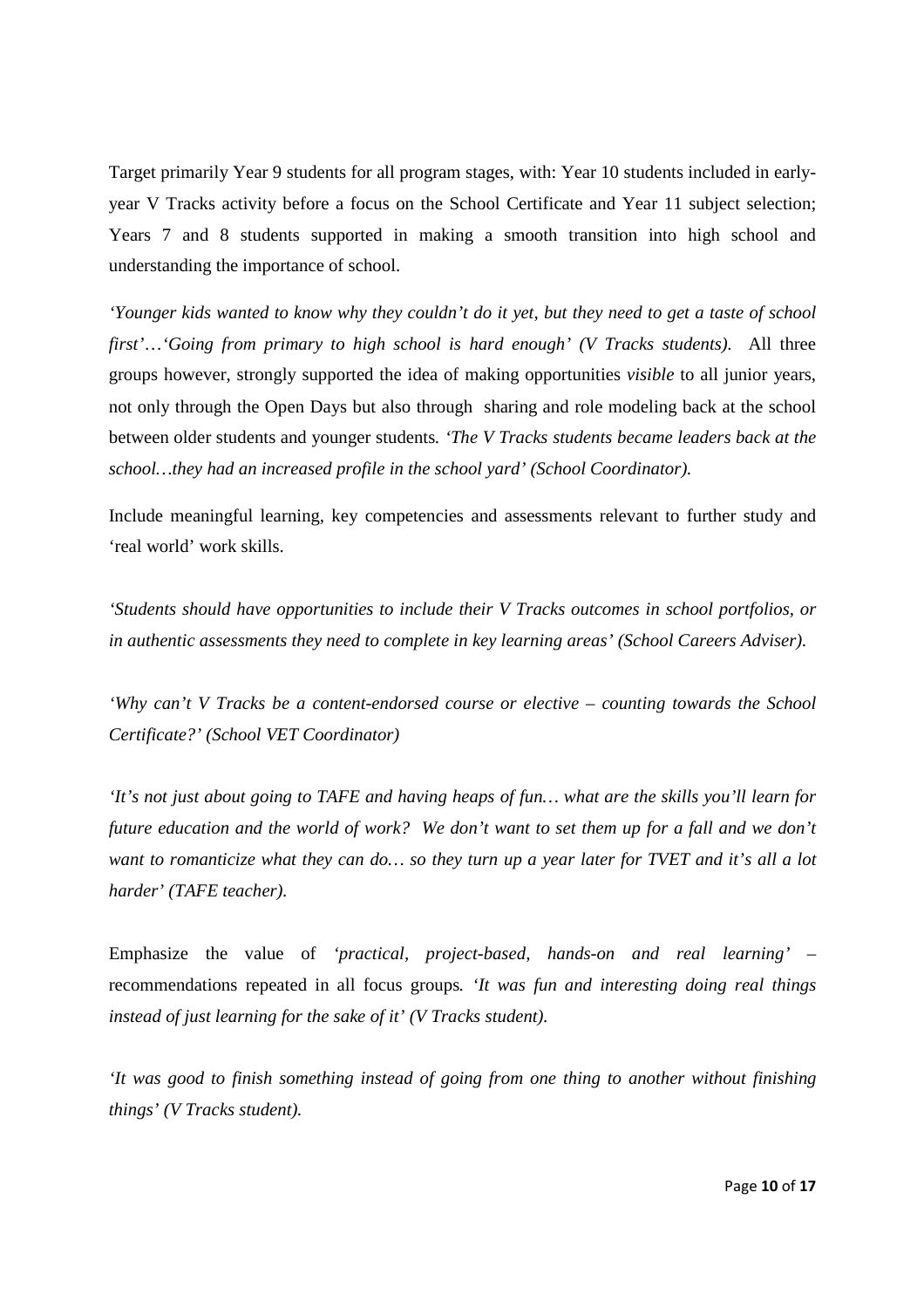*'The program was all killer, no filler…. hard work in a short amount of time but all real and relevant' (School Deputy Principal).* 

Aim for continuity and regularity in timetabling: *'If it's a regular program, it becomes another routine for everyone and allows the students to get into a pattern, just like they'd be expected to at work' (School Coordinator).* 

*'We shouldn't be worried about the young people…those at greatest risk of dropping out… missing a day of school, because we'll lose them altogether if they don't do something like this' (School Principal).* 

*'Our teacher made sure she didn't give any tests while we were at V Tracks ….. most of the stuff we do at school just comes out of books anyway – so it's easy to catch up' (V Tracks student).* 

Encourage school executive, school to work committees, AEOs, AEWs, Head Teachers, Careers Advisers and additional school staff to accommodate the program so that students don't miss key teaching and assessment events in their mainstream curriculum, and aren't mistaken to be truant. *'My teacher didn't believe I'd been at TAFE the day before-hand, he thought I was wagging it' (V Tracks student.)* 

*'We weren't worried about missing out on school, because our teacher built V Tracks into what we were doing at school' (V Tracks student).* 

*'V Tracks can be a part of the School to Work Planning and Personal Learning Plans that we're all supposed to work on with the kids anyway' (School AEO).* 

*'V Tracks sits beautifully in the Work Education curriculum' (School VET Coordinator).* 

A recommendation from this is that schools and TAFE bring together consultants and learning and development officers to map school and earlier VET curricula to provide context, relevance and articulation pathways for the learners. That is, a preference for a multi-disciplinary and cross-sectoral approach to retention and engagement of young Aboriginal learners was clearly expressed, so that programs like V Tracks are 'built in' and not 'bolted on' to existing school or TAFE programs.

Allow flexibility at the school cluster and community level to design activities that not only complement existing school curricula and programs as described above but meet the needs and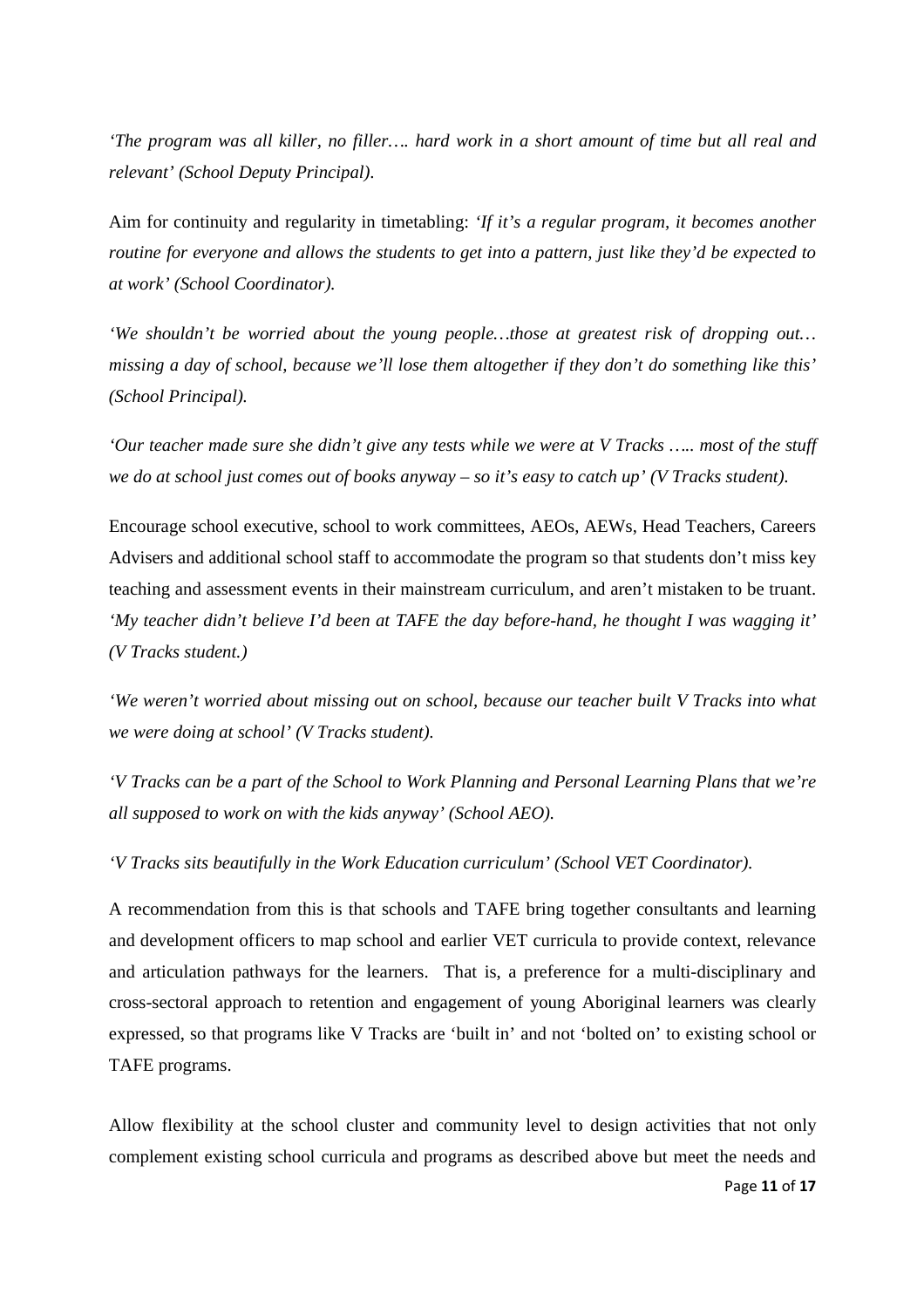aspirations of the students included and match local skills shortage areas. *'Having time for the young people to identify or deepen a passion…and work on that…is important…that's where the energy develops and grows' (School Coordinator).* 

'W*hat's the point in learning if there's no job for us at the end of it? We don't want to learn things just for the sake of it' (V Tracks student).*

Share knowledge and commitment at the school and TAFE executive, Head Teacher and administration levels so staff *'don't see it as another wishy washy black fella program' (School Coordinator)* and instead *'share a culture of excitement and excellence through a whole-ofschool and whole-of-campus effort ( TAFE staff member).* 

Encourage parental and wider community *'buy-in'* in terms of the program design and implementation: *'Kids see the value of a program if they see their parents running around like blue-assed flies to make it happen'. 'Having the parents and community there on the Open Days was really important and magical' (School staff member)*.

#### *(iv) V Tracks – learners and the TAFE learning environment*

97% of the students said they enjoyed going to the TAFE campus whilst the school and TAFE staff agreed that the young people rose to the expectations of an adult learning environment:

*'The TAFE teachers got the young people to lift their attitudes and skills from the very beginning, by talking with them about what was expected of them at TAFE' (School Coordinator).* 

*'There was a great sense of equality because the kids could call them (teachers) by their first name and relate on a personal level' (School AEO).* 

*'The young people were able to step up in an adult environment and…act like adults so they could be treated like adults' (School staff member).* 

*'The students would also monitor each others' behavior and 'rouse' if someone was 'mooglin' (playing) up…those students quickly fell back into line' (TAFE Aboriginal Student Support Officer).* 

*'It was a great place to be… the teacher treated us like we weren't kids and acted like a normal everyday person… you still got in trouble if you did something wrong, but then things went back*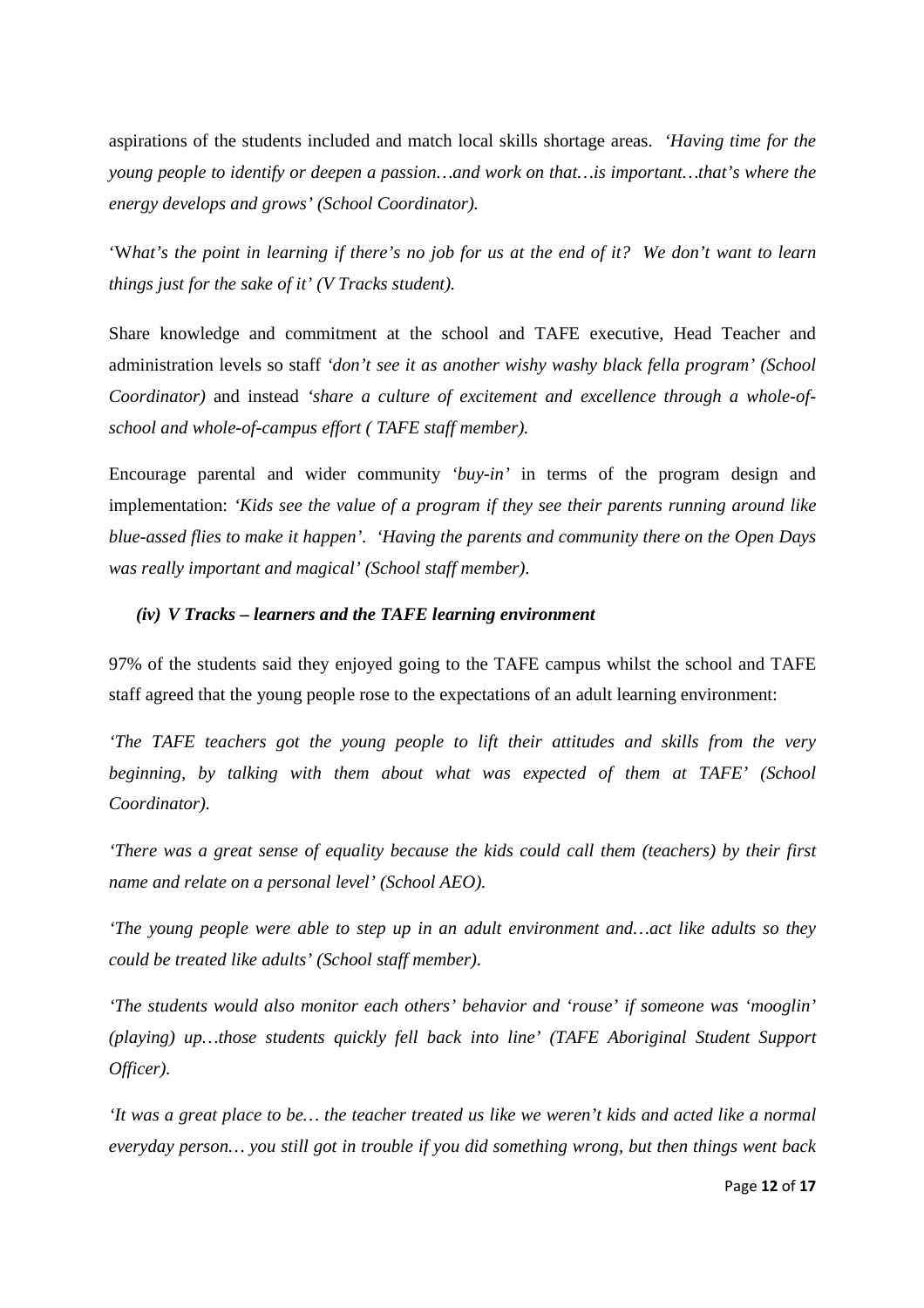*to normal…it was just because the TAFE teacher was persistent in us getting things right' (V Tracks student).* 

Students were also impressed by the equipment and tools they were able to successfully use. '*I don't know why schools spend money on smart boards and plasma TVs and stuff…. Why don't they buy tools more useful in the real world?' (V Tracks student).* 

School staff, students and TAFE staff all agreed that simply increasing the visibility of the VET learning environment had a great impact on the students and their identification of future pathways and possibilities. Opportunities for 'hands-on' learning provided the young people with greater awareness and appreciation of what they were capable of learning and 'doing' in a practical and real-world sense, outside of the traditional school classroom.

### *(v) V Tracks and student support*

Provision of student support, through school and TAFE teachers, coordinators and Aboriginal support personnel was identified as important:

- The support of school staff, whilst I'm at TAFE, is important to me  $-65\%$  of students
- The support of TAFE staff, whilst I'm at TAFE, is important to me  $-73\%$  of students

*'I've definitely noticed improved relationships with the students….there's been a building of trust and more awareness of my role' (School Careers Adviser).* 

The role of school staff in discussing curriculum and pathway options with students was emphasized, as was the strengthening of personal relationships - allowing young people to feel more connected to their learning, the adults supporting them and the adult learning environment. This relates to Vickers' findings about school-related reasons for young people wanting to leave school early – and their perceptions of whether they 'like' or engage with teachers and staff.

*'It was important having the AEOs, ASSOs and even parents coming along….they would discipline in culturally appropriate ways…. Aunty saying 'this is my country, you respect this country while you're here' (TAFE Aboriginal Student Support Officer).* 

*'It was good being better than, or as good as, the teacher….and learning together (V Tracks student.)*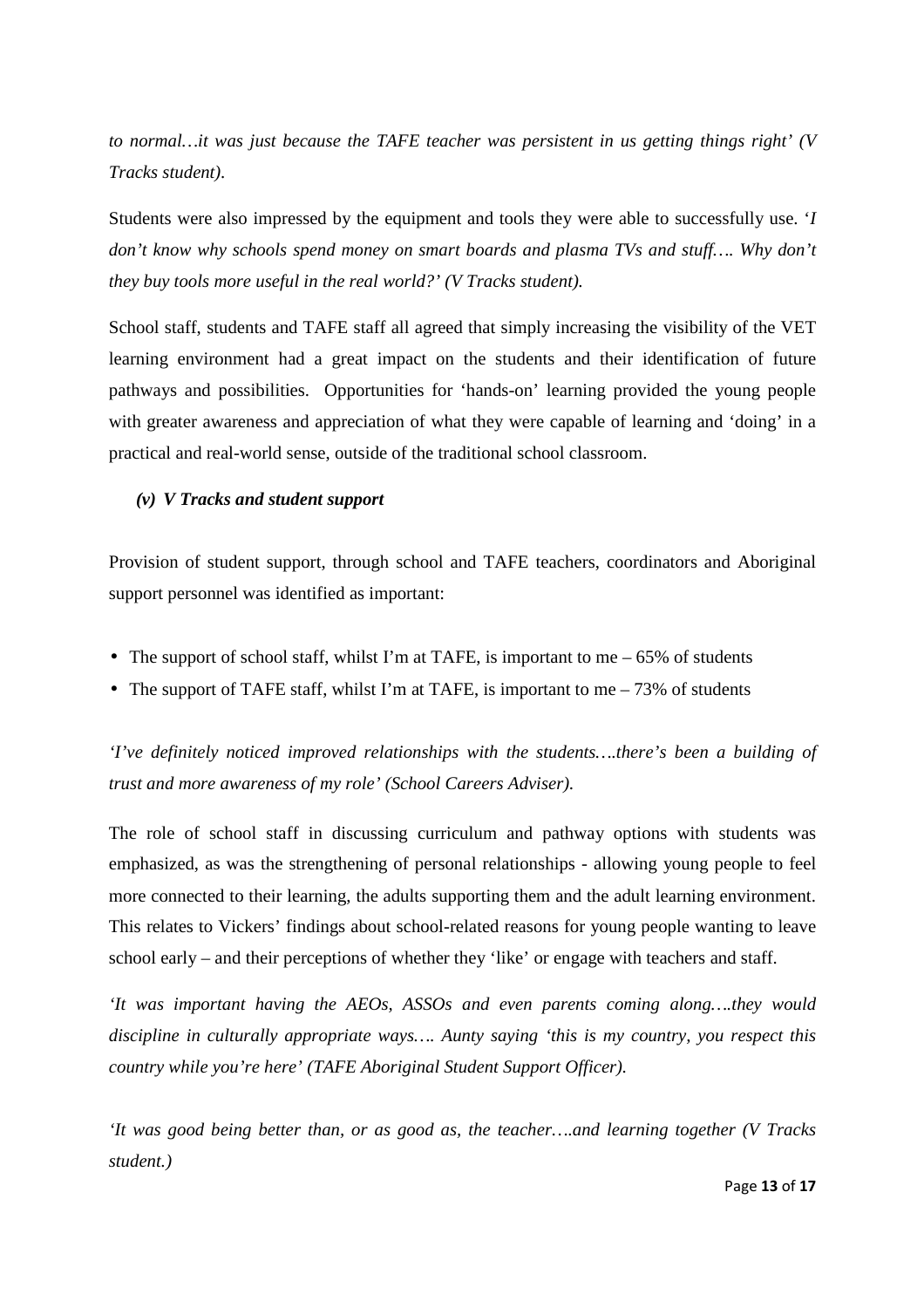*The roving flow of teachers from schools was wonderful – the students felt connected and proud' (TAFE teacher).* 

It became clear however, that if school staff were present, or dropping into the workshops, that it was important for them to actively participate and support what was happening at the time:

*'If teachers were just up the back of the room, talking to each other….. or dropping in to remove a student to discuss something else (unrelated) with them…. this could be very disruptive' (TAFE teacher).*

The implications on school staff work-loads, to be released from school and able to provide such active support were raised numerous times:

*'It's all well and good to advocate for one or two consistent school staff members to actively participate in the program, but is this built in funding wise?' (School coordinator).* 

*'Or is it 'more on top of'? If we believe in the need for these programs, which we do, we need to resource them' (School Principal).*

## *(vi)V Tracks and self efficacy*

90% of the students agreed that V Tracks had given them confidence in learning new things and both school and TAFE staff reported students' increased self-esteem, pride and confidence:

*'They weren't afraid to ask questions….they had courage and resilience they hadn't experienced before because they were all starting from a level playing field' (School Coordinator).* 

*'Having more choice about what we learned was awesome and getting skills in so many different areas…. I had no idea I could do these things' (V Tracks student).* 

The opportunities students had to self-manage small projects contributed to their sense of accomplishment, their identification of skills and natural aptitude and confidence to try new things: *'It was cool taking something home, that you'd made all on your own and in one day!' (V Tracks student).*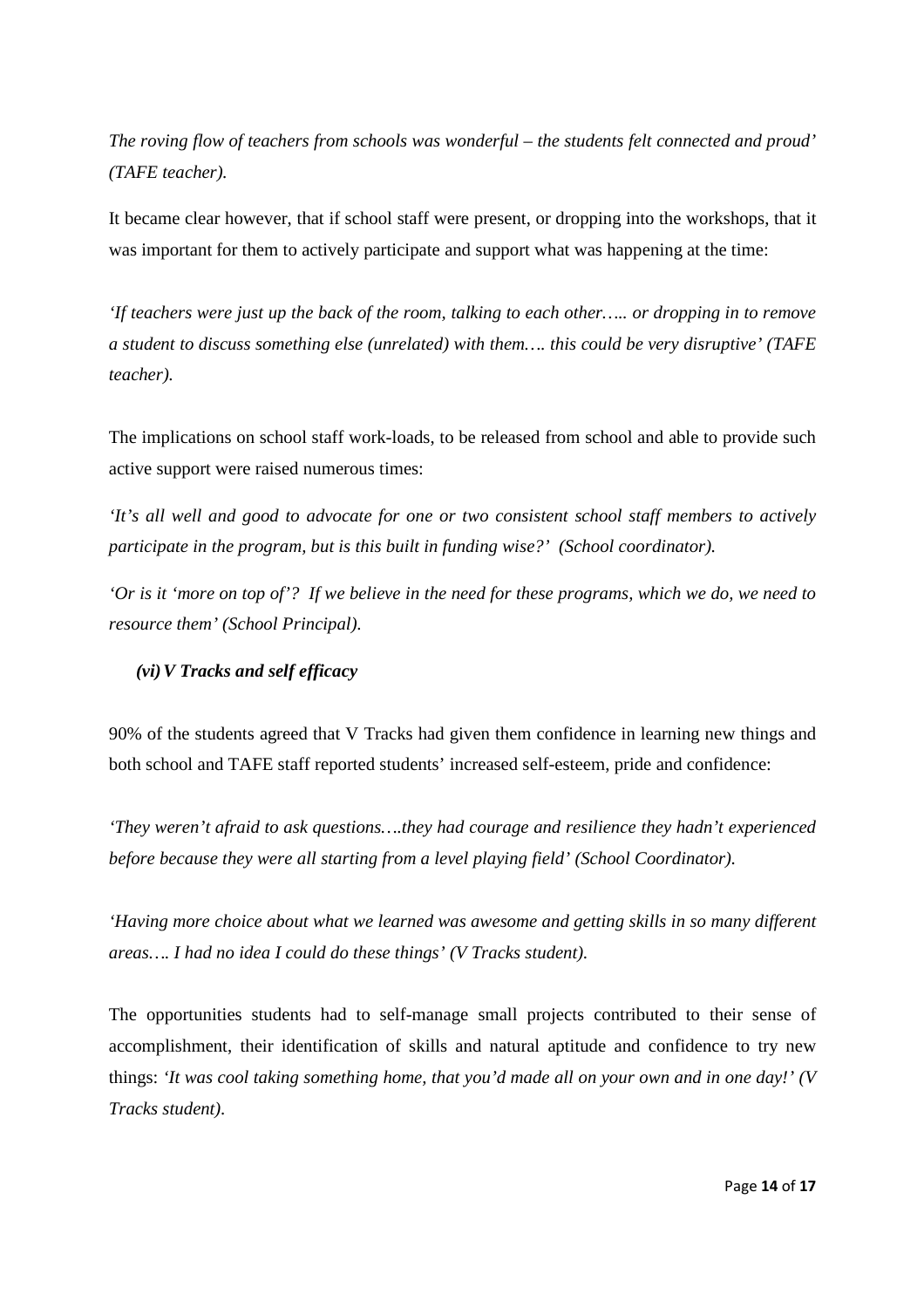*'It made me feel good about myself ….I saw I was good at things that I didn't realize before…It was 'deadly'…. I was proud' (V Tracks student).* 

*'It was incredible seeing kids you never would have thought… blossom' (School VET Coordinator.)* 

*'One of our most disadvantaged young people is now first in line for everything – it brought him out of himself….one year 9 fella has been coming right out of his shell' (School AEO).*

74% of students also believed V Tracks had given them a fresh start in a different learning program*. 'It was a fresh start for many learners who had negative learning…..or behavioural histories* …..*there's no red cards or blue cards….just a new page for many of them (School Coordinator).* 

*'Three quarters of the kids talked about 'naughty cards' but at TAFE they started fresh' (TAFE teacher).* 

Overall, the students rated the V Tracks program very highly:

- 80% believed they had benefited from attending the program
- 84% would recommend the program to other students and
- 93% believed that programs like V Tracks should continue.

Both school and TAFE staff have already been guided by the interim findings of this study in considering how V Tracks can build on its strengths and address its identified challenges in 2009. For example, the program proposals and criteria now include reference to, or application of, key findings from the research whilst executive teams within both sectors have committed to making the findings available and recommended for professional, curriculum and resource support and development.

Page 15 of 17 The support received through the community of practice was valuable to this researcher, in conducting the research, adhering to expectations and commitments, and feeling supported by colleagues who were developing similar skills and knowledge. The quantity and quality of time and support received from the formal mentor was especially critical throughout the research process, through face to face meetings, regular email and telephone calls. Firstly in providing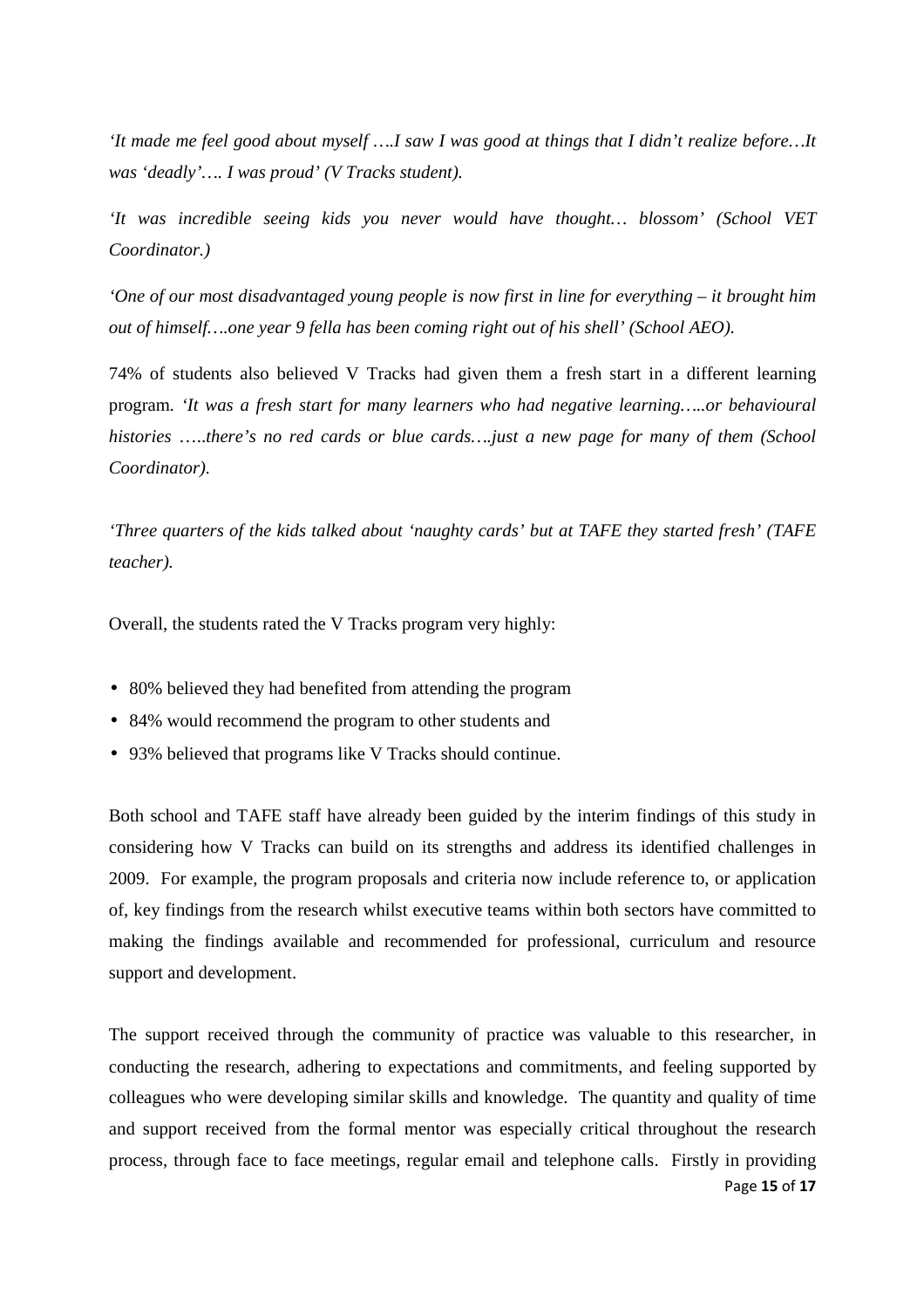project management expertise in planning, developing and reviewing the research project and process – for example, in determining the research question and what it could potentially contribute to existing knowledge. Secondly, in providing coaching on research techniques, tools and tensions that could arise - recommending the use of more than one tool to gather information from young research participants and describing methods for keeping focus groups on track whilst allowing room for new directions or ideas to emerge. Finally, the mentor facilitated new and expanded networks and access to other bodies of research, researchers, and opportunities in VET research – for example, identifying additional critical friends and supporting and reviewing other small research projects. The mentoring relationship was pivotal.

## **6. Conclusions**

Whilst research demonstrates that VET programs in the senior years of schooling can improve high school completion rates and pathways to further education, employment and training for Aboriginal students and students otherwise at risk of early school leaving, relatively little is known about the experiences of Aboriginal learners in earlier vocational education and training programs, nor the experiences of the practitioners supporting them.

The data collected through the research project *'Experiences of early vocational education and training programs for young Aboriginal learners: perceptions of practitioners and young people'* aims to inform the practitioners involved in the design and implementation of V Tracks, and other early intervention programs for young Aboriginal learners on the North Coast of New South Wales. The intention is for this to translate into practice and improved outcomes for young Aboriginal learners in V Tracks and other early vocational education and training programs. Overall, many positive outcomes were described by the students, school staff and TAFE staff included in the research. Challenges, as opposed to obstacles, were also identified along with a willingness to address these challenges and continue to improve retention and engagement outcomes for young Aboriginal school students on the North Coast of New South Wales.

Page 16 of 17 The NCVER Building Researcher Capacity in the VET sector scheme, through the community of practice and mentoring provided through AVETRA, offered a practical framework for identifying the experiences, perceptions and challenges around earlier VET programs for young Aboriginal learners. Participation in this work based research project has allowed NCALP and